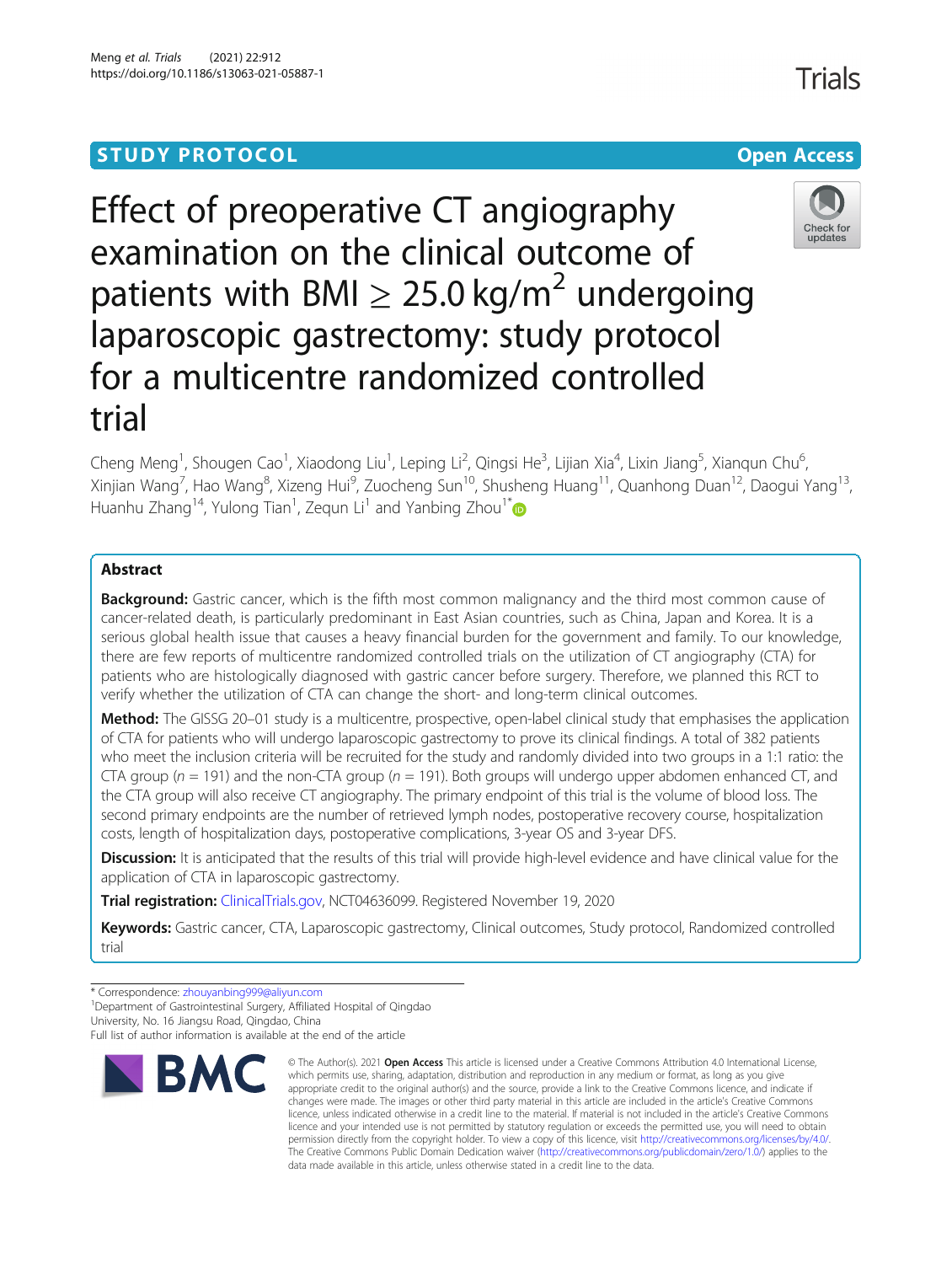# Introduction

# Background and rationale

Since the first report of laparoscopic assisted-distal gastrectomy by Kitano in 1994 [[1\]](#page-8-0), it has gained great acceptance by surgeons and patients for treating surgically resectable gastric malignancy without bulky lymph nodes or lesions. It is a minimally invasive surgical procedure and has an enhanced recovery course and comparable oncological efficiency compared with that of open surgery, which has been demonstrated by some large-scale multicentre randomized controlled trials [\[2](#page-8-0)–[7\]](#page-8-0). Although gastric cancer multimodal treatment has achieved excellent results, such as chemotherapy and immunity therapy, which have significant oncological advantages for treating advanced gastric malignant tumours, surgery is still the mainstream curative treatment for patients diagnosed with gastric cancer.

Radical lymphadenectomy associated with gastrectomy is an essential principle of the treatment of gastric cancer [\[8](#page-8-0), [9\]](#page-8-0). The distribution of the lymph nodes along the vessels needs to be considered. The number of harvested positive lymph nodes is of great importance for predicting the long-term survival of patients, but even among skilled surgeons, lymphadenectomy is a challenging and tricky task, not only due to its technical difficulty in separating the lymph nodes from their surrounding tissues but also due to in some circumstances the difficulty of distinguishing bulky lymph nodes from the main perigastric arteries, such as the right gastric artery, common hepatic artery and spleen artery.

Because of the complexity and individual variations of the perigastric vessels, apart from the necessity of gaining familiarity with normal anatomical perigastric vessels before surgery, preoperative acquaintance with any aberrant anatomy of the vessels can help avoid intraoperative damage to the vessels, such as the left gastric artery and common hepatic artery, which can reduce intraoperative blood loss, protect the liver from dysfunction and achieve a fast postoperative recovery [\[10](#page-8-0)].

Although digital subtraction angiography (DSA) is regarded as the gold standard to detect the anatomical position and variations of the vessels [\[11\]](#page-8-0), because of its invasive operation and relatively high expense, it has been replaced by CT angiography (CTA) in the field of gastrectomy for the purpose of leaning the variations of the perigastric vessels before surgery, and it can provide a three-dimensional image of the perigastric vessels [\[12](#page-8-0), [13\]](#page-8-0).

Some studies have already declared the usefulness of the application of CT angiography before surgery. Iino et al. demonstrated that preoperative acquisition of perigastric vessel information might contribute to the safe dissection of lymph nodes during laparoscopic gastrectomy  $[12]$  $[12]$ . According to the study of Mu et al. [[14\]](#page-8-0), the surgeon can have a good acquaintance of celiac artery on its origin, course and variation and vascular calcifications for the patients that underwent gastrectomy with the help of 64- MSCTA, and it is also recommended that CTA should be a preoperative conventional procedure in gastric cancer patients.

Based on a retrospective propensity score matching study [[15](#page-8-0)], we proposed a novel classification of the perigastric vessels according to the processing of CTA images, which indicates that utilizing CTA can further improve short-term clinical recovery course including more harvest of lymph nodes and less estimated blood loss and operation time, compared with patients who received abdominal enhanced CT without CTA, especially for patients whose BMI  $\geq 25 \text{ kg/m}^2$ . To the best of our knowledge, few multicentre randomized controlled prospective studies have focused on the application of CTA for patients who are diagnosed with gastric cancer before undergoing laparoscopic gastrectomy.

For further research, we planned this multicentre controlled trial, which is named after GISSG 20–01, to verify whether the use of CTA can improve the short- and long-term clinical outcomes of patients who undergo laparoscopic or robotic gastrectomy.

# Methods/design

# **Objective**

The aim of the GISSG20–01 study is to explore the short-term clinical recovery course and the long-term oncological effects of preoperative CTA for patients who undergo laparoscopic or robotic gastric cancer radical surgery.

# Trial design

The GISSG20–01 study is a multicentre, prospective, open-label clinical study in which patients who meet the inclusion criteria will be randomly assigned to an experimental group (CTA group) and a control group (non-CTA group) in a 1:1 ratio. In addition to the standard examinations in both groups, the patients in the CTA group will receive upper abdomen enhanced CT and CT angiography while the non-CTA group will receive upper abdomen enhanced CT only.

# Participant selection

Patients who are diagnosed with gastric cancer and plan to undergo laparoscopic or robotic gastrectomy will be enrolled from the 14 centres listed in Table [1](#page-2-0). The launching conference was held online and was used to inform the participating staff about the details of the GISSG 20–01 trial. To obtain enough enrolled patients, all gastrointestinal surgeons in the participating centres were informed that the clinical trial was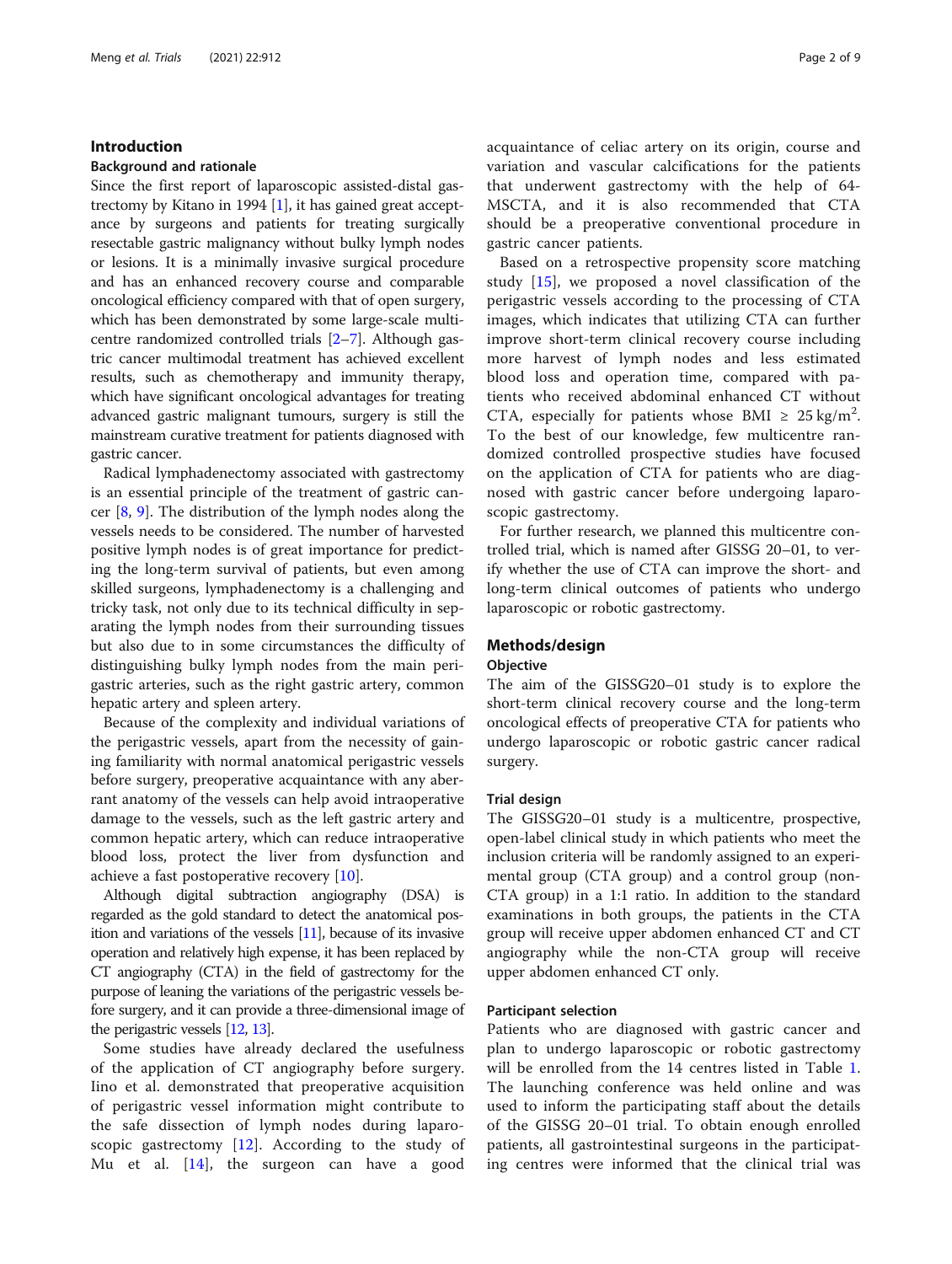<span id="page-2-0"></span>recruiting, and hospitalized patients were given the details about the trial for the purpose of enrolment. There are usually four ways to recruit patients: inpatients of gastrointestinal surgery, outpatients of gastrointestinal surgery, displaying poster at outpatient clinic or releasing recruitment information on the Internet. The enrolment of the first patient was started in November 2020, while it is anticipated that the deadline for the recruitment of the patients will be in November 2021. In the end, 382 patients who meet the inclusion criteria will be included in this trial. The study protocol and informed consent form were approved by the ethics review board of all research hospitals before the enrolment of any patients. Well-trained research doctors are responsible for introducing the main contents of the study to the patients and obtaining informed consent from patients who voluntarily participate in the trial in each centre. The flowchart that demonstrates the process of enrolment of the patients is shown in Fig. [1](#page-3-0). The study protocol was revised to version 1.3 in December 2020. Any major modifications to the study protocol that may have a significant influence on the execution of the trial, including changes in the inclusion or exclusion criteria, number of samples or the study design, will require a formal amendment to the protocol. Such major modifications will be agreed up on by the GISSG (Gastrointestinal Surgery Study Group) and approved by the ethics review board. Protocol modifications are transmitted through the research meeting, and the electronic manual is distributed to the sub-centre researchers. An integral checklist of items in accordance with SPIRIT (Standardized Protocol Items: Recommendations for

Table 1 The 14 participating centres

Intervention Trials) (2013 version) was supplied in additional file [1.](#page-7-0)

#### Inclusion and exclusion criteria

The inclusion criteria are as follows: (1) patients with a pathological diagnosis of gastric adenocarcinoma by gastroscopy, (2) patients aged between 18 and 75 years old, (3) patients with a body mass index (BMI) not less than  $25.0 \text{ kg/m}^2$ , (4) tumour clinical stage evaluated by CT imaging (T1~T4a, N0~3, M0), (5) patients with an Eastern Cooperative Oncology Group (ECOG) score 0–1 points, (6) the surgical approach is laparoscopic or robotic surgery, and (7) patients who are willing to participate in the study and sign the informed consent form.

The exclusion criteria are as follows: (1) patients whose tumour clinical stage conformed to T4b or M1 and whose tumour was found to be unresectable during the operation; (2) patients who suffered from a history of other malignant tumours or tumours of low malignant potential (such as giant cell tumours of the bone, pseudomyxadenoma of the appendix, invasive fibroma); (3) patients who have other serious systemic diseases and could not tolerate the trauma of surgery; (4) patients with nonadenocarcinoma-type malignant tumours verified by pathology after surgery; (5) patients with residual gastric cancer; (6) patients who are allergic to iodine contrast agents; (7) patients who received neoadjuvant therapy before surgery; (8) pregnant or lactating patients; and (9) patients who are participating in other clinical trials.

# Randomization

In this trial, eligible patients will be randomly assigned to either the CTA group or the non-CTA group in a 1:1 ratio. A central dynamic, stratified strategy was adopted

| <b>Number</b> | Centre                                                   | Department                | Investigator   |  |  |
|---------------|----------------------------------------------------------|---------------------------|----------------|--|--|
| 01            | The Affiliated Hospital of Qingdao University            | Gastrointestinal Surgery  | Yanbing Zhou   |  |  |
| 02            | Shandong Provincial Hospital                             | Gastrointestinal Surgery  | Leping Li      |  |  |
| 03            | Qilu Hospital of Shandong University                     | Gastrointestinal Surgery  | Qisi He        |  |  |
| 04            | Affiliated Hospital of Shandong First Medical University | Gastrointestinal Surgery  | Lijian Xia     |  |  |
| 05            | Yantai Yuhuangding Hospital                              | Gastrointestinal Slurgery | Lixin Jiang    |  |  |
| 06            | Shandong Jining No.1 People's Hospital                   | Gastrointestinal Surgery  | Xiangun Chu    |  |  |
| 07            | Affiliated Hospital of Weifang Medical University        | Gastrointestinal Surgery  | Quanhong Duan  |  |  |
| 08            | Weifang People's Hospital                                | Gastrointestinal Surgery  | Zuocheng Sun   |  |  |
| 09            | Dongying People's Hospital                               | General Surgery           | Hao Wang       |  |  |
| 10            | Weihai Municipal Hospital                                | Gastrointestinal Surgery  | Huanhu Zhang   |  |  |
| 11            | Weihai Central Hospital                                  | Gastrointestinal Surgery  | Xinjian Wang   |  |  |
| 12            | Rizhao People's Hospital                                 | General Surgery           | Xizeng Hui     |  |  |
| 13            | People's Hospital of Jimo District, Qingdao              | Gastrointestinal Surgery  | Shusheng Huang |  |  |
| 14            | Liaocheng People's Hospital                              | Gastrointestinal Surgery  | Daogui Yang    |  |  |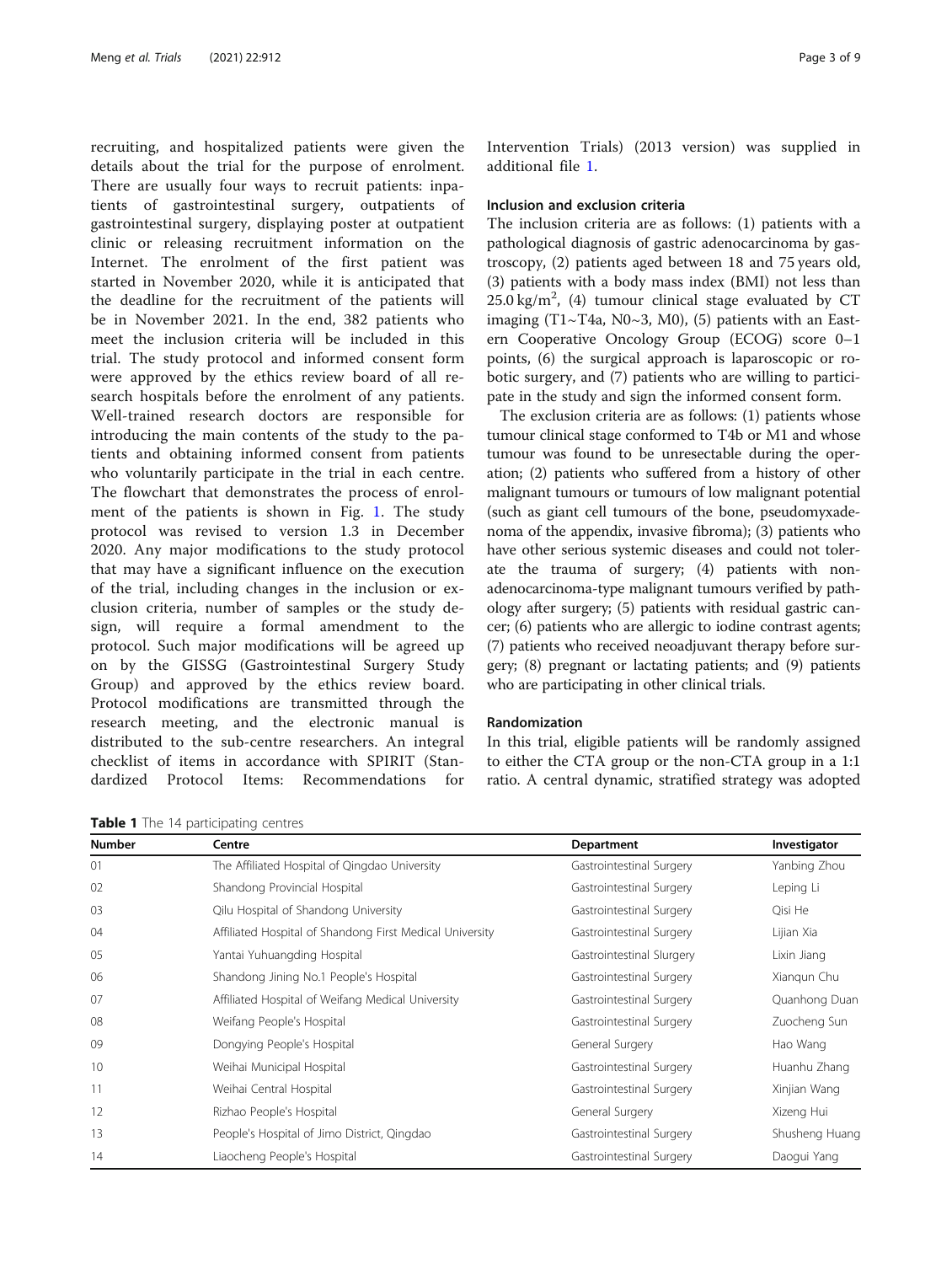<span id="page-3-0"></span>

for the aim of randomization. The sequence of randomization was generated by a certain doctor who was independent of this trial using the method of Pocock-Simon minimization by SAS 9.3 (SAS Institute Inc., Cary, NC, USA) and stratified by participating site (14 hospitals) and surgical approach (laparoscopic or robotic). The above information provided by the participating centres was submitted to the data centre at the Department of Gastrointestinal Surgery, Affiliated Hospital of Qingdao University, China, where central randomization was executed. Consequently, the allocation information will then be sent to each participating site. The allocation procedure was not blinded to the investigators or patients but was masked for data collection and analysis.

# Sample size computation

A non-inferiority hypothesis test was adopted in this study. Based on a previous retrospective study that showed that the mean  $\pm$  standard deviation of the estimated blood loss during the operation in the CTA group and non-CTA group was  $72.5 \pm 66.4$  ml and  $93.5 \pm 88.4$ ml [[15\]](#page-8-0), respectively, we calculate that 382 patients were required to participate in this study (191 patients in the experimental group and 191patients in the control group) providing a significant level of  $\alpha = 0.05$  using a one-sided two-sample t test, a power of  $1-\beta = 80\%$ , and a maximum dropout rate of approximately 10%. The sample size computation was performed using PASS 11 (NCSS, LLC. Kaysville, UT, USA).

#### **Outcomes**

The primary endpoint of this trial is the volume of blood loss that occurs during the surgery. The second primary endpoints are as follows: (1) the harvested number of lymph nodes is defined as the dissection number of lymph nodes through the standard extent of lymph node dissection, which is conducted with the principal of lymph node dissection guided by the 2018 version of Japanese Gastric Cancer Treatment Guidelines; (2) postoperative recovery course, which refers to the items of time to first ambulation, flatus, liquid diet and so on; (3)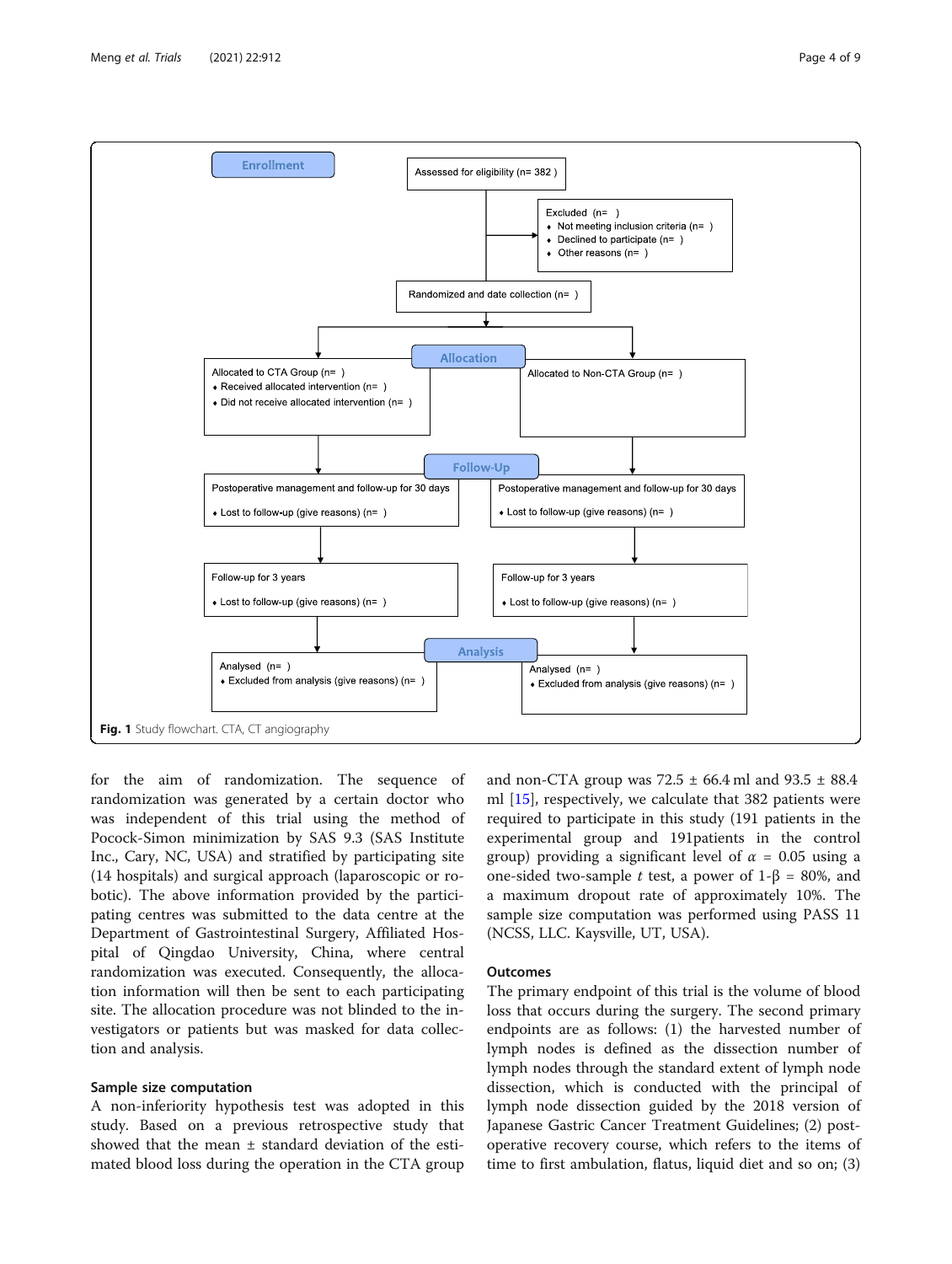hospitalization costs are defined as the total expenses during hospitalization brought on by treatment and care; (4) length of hospitalization days, which is defined as from the day of surgery to the day of discharge; and (5) the severity of postoperative complications, which include anastomotic leakage, pancreatic fistula, and pulmonary or abdominal infection, and are evaluated by the classification of Clavien–Dindo [[16\]](#page-8-0). Complications were recorded when they were worse than grade II. Moreover, 3-year OS (overall survival) and 3-year DFS (disease-free survival) will also be followed up and recorded.

#### Interventions and CTA protocol

Both laparoscopic and robotic gastrectomy procedures associated with the standard extent of lymph node dissection were performed by reference to the 2018 version of Japanese Gastric Cancer Treatment Guidelines [\[9](#page-8-0)], and the resection range of the stomach, which is based on the Japanese Gastric Cancer Association classification [[17\]](#page-8-0), is according to lesion location and size, which is described in gastroscopy reports. Although there are three classic types of digestive tract reconstruction named after Billroth I, Billroth II and Roux-en-Y, the last type was recommended in this study. The TNM staging system was adopted from the eighth version of the American Joint Committee on Cancer (AJCC). Perioperative management will follow the basic principles of enhanced recovery after surgery in both groups. Chemotherapy guidance and follow-up will be conducted for patients with non-early gastric cancer based on 2021 version of NCCN gastric cancer clinical practice guidelines in oncology [\[18\]](#page-8-0). This study does not make uniform mandatory requirements for chemotherapy regimens and cycles, but postoperative adjuvant chemotherapy needs to be recorded in the CRF table. This study does not recommend routine postoperative adjuvant radiotherapy. Analgesic and antiemetic drugs are allowed in treatment measures, and the side effects of drug treatment should be recorded in the CRF.

A preoperative mandatory abdominal enhanced CT scan will be performed in both the experimental group and the control group to evaluate the clinical stage of the tumour. Moreover, compared with the non-CTA group, the patients in the CTA group will be asked to undergo the CTA examination once they are randomly assigned to the experimental group. To improve adherence to the intervention protocols, the patients will be fully informed of the potential short-term clinical recovery course and long-term oncological effects. Regular research meetings are held to provide relevant study guidance for researchers. For the researchers, there are mainly three ways to enhance adherence to intervention protocols including researcher training, regular researcher meetings and regular visits to the sub-centres.

Abdominal enhanced CT will be performed using a 64 detector row CT scanner in this study, while the type of CT equipment is according to what is available in each participating centre. The procedure of the abdominal enhanced CT was set to ensure the same standard for the reconstruction of the perigastric arteries across centres. Fasting no less than 8 h before the examination is required, and an injection of 10 mg anisodamine 10 min before the examination is necessary for the purpose of reducing gastric distention and motility. Nonionic iodinated contrast material will be used as the contrast agent, injected at a speed of 4.0 ml/s by an automatic injector, and its volume is based on the weight of the patient; for example, for patients weighing 60 kg or less, the lower limit is 120 ml, and for patients weighing more than 75 kg, the upper limit is 150 ml.

#### For qualification of the surgeons

To ensure the quality of the clinical trial and guarantee the safety of patients, some essential principles should be achieved before a surgeon participates in the study. Apart from the surgeon performing at least 100 laparoscopic or robotic gastrectomies, which means that the learning curve has been completed, two surgical videos are needed to be submitted to a surgical treatment quality control committee that consisted of two senior surgeons independent of the trial to verify that the surgeon meets the research requirements.

## For the quality of the CTA image

The scanning range of the abdominal enhanced CT will be the upper abdomen, from the top of the diaphragm to the level of the inferior mesenteric artery, and the region of interest (ROI) is at the level of the celiac artery. Since the quality of CTA is of utmost importance in this trial, we set up criteria to ensure the image quality: (1) there was no bundle sclerosis artefact produced by metal foreign bodies in vitro, which obviously affected the display effect of the arteries; (2) there was no motion artefact caused by motion displacement; and (3) MPR, VR, MIP and other three-dimensional reconstruction techniques could display the perigastric artery clearly. After the reconstruction of the CTA, the anatomy of the perigastric arteries will be captured to evaluate their origins and branches, such as the celiac artery and the hepatic artery, by two senior radiological specialists. In addition, to decrease potential damage to the perigastric arteries, the surgeon and the surgical team should have a good acquaintance with the anatomy of the perigastric arteries and the perigastric artery types, which were divided into seven types based on our previous proposal for a novel classification of the perigastric arteries, which is recorded in the CRF.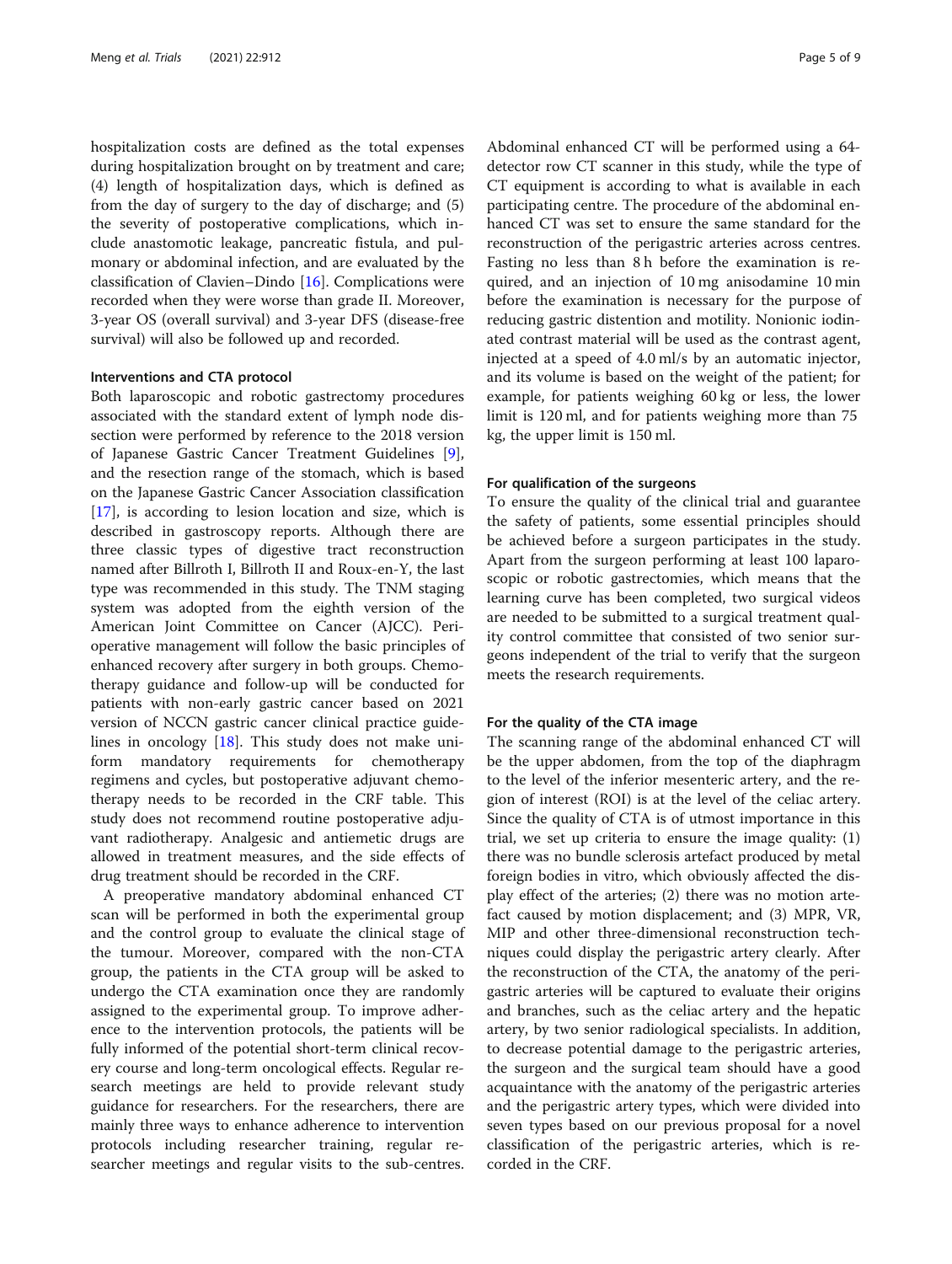# Adverse events

Adverse events are defined as unfavourable and negative clinical outcomes occurring when patients receive medical care. Any adverse events associated with the CTA and the surgery will be recorded and treated properly. Nonionic iodinated contrast material will be used in this trial, and serious allergic reactions, including hypotension, dyspnoea and anaphylactic shock, have not been observed for this contrast agent. If an allergic reaction does occur, withdrawal of the enhanced CT examination from the patient will be documented as an adverse event. Meanwhile, patients can withdraw from the clinical trial without any responsibility. All participants were guaranteed by the national medical security system in the event of suffering any unpredictable injury during the trial. To monitor the enrolled data and ensure the safety, effectiveness and integrity of this clinical trial, an independent data and safety monitoring committee (DSMC) that consists of two senior surgeons, one statistician and one medical ethics expert was set up. The DSMC will evaluate the progression of patient enrolment and make suggestions to the sponsor regarding whether to continue the trial as planned, continue after modifying the protocol or suspend or terminate the trial.

# Postoperative care

The patients will be assessed by the doctor in charge twice a day, and any discomfort or surgical complications should be appropriately explained and handled; moreover, this management will be recorded in the CRF. The patients should be discharged from the hospital when they meet these criteria: postoperative pain is well controlled with or without oral analgesics, the body temperature is no more than 37 °C, the postoperative complications are well managed, oral semiliquid food is tolerated and the patient can sustain daily walking activity.

#### Follow-up

A specified follow-up team will be arranged for the patient after surgery at each participating centre, and the main follow-up methods include outpatient visits, telephone visits or mail visits. The postoperative recovery course, which includes a short-term recovery course and the long-term oncological effects and adjuvant therapy, will be assessed, as shown in Fig. [2](#page-6-0). For the first year after surgery, the patient needs to be reviewed every three months. For the next 2–3 years, the patient needs to be reviewed every 6 months. The follow-up programme includes a physical examination, laboratory tests that consist of routine blood tests, liver and kidney function tests, electrolytes, and digestive tract tumour markers (including the examination of CEA, CA125, CA199 and CA724). Moreover, gastroscopy and chest and abdominal CT will be performed once a year and every 6 months, respectively. MRI or PET-CT will be used when a tumour recurrence or metastasis is suspected. In addition, the survival status of the patients will be noted in the CRF, and patients who undergo a follow-up of 36 months are essential for the study.

# Data collection and analysis

An a priori designed and coincident case report form (CRF) will be used to record the information required by the study, such as baseline characteristics, laboratory data, perioperative clinical recovery course and longterm oncological outcomes, and a designated clinical investigator is responsible for the collection of data at each centre. Moreover, to keep track of changes to the data, any correction to the raw data requires signing the date and the investigator's name. A monthly data check that includes data summarized by each centre, abnormal data and delayed data in progress tracking is required during the trial period.

Continuous variables will be presented as the mean ± standard deviation, while classification variables will be described as numbers  $(N)$  and percentages  $(\%)$  to express the difference between two groups. To compare continuous variables for the two groups, Student's  $t$  tests or Mann–Whitney *U* tests will be performed, and categorical variables will use the  $\chi^2$  test or Fisher's exact test. OS and DFS, defined as the time from surgery to death and the time from surgery to tumour recurrence or death from any cause, respectively, will be assessed by the Kaplan–Meier method with the log-rank test to analyse the differences in the survival curves. A Cox proportional hazards regression model with a 95% confidence interval will be used to perform univariate and multivariate analyses. Subgroup analyses will also be performed, with participants stratified by BMI (25.0 to 29.9 kg/m<sup>2</sup>,  $\geq$  $30 \text{ kg/m}^2$ ), to verify the effect of CTA on short-term and long-term clinical outcomes in overweight and obesity patients between CTA group and non-CTA group. For missing data, multiple imputation was used to obtain complete datasets. A P value less than 0.05 will be considered statistically significant. The 25th version of SPSS (SPSS Inc., Chicago, IL, USA) will be used to analyse the data.

# Strengths and limitations

The strength of this study is that it is the first multicentre randomized controlled trial to evaluate the feasibility and benefits of the application of preoperative CTA for the short-term clinical recovery course and long-term oncological effects in patients who will undergo laparoscopic-assisted radical resection for gastric cancer. A limitation is that the subjective consciousness of the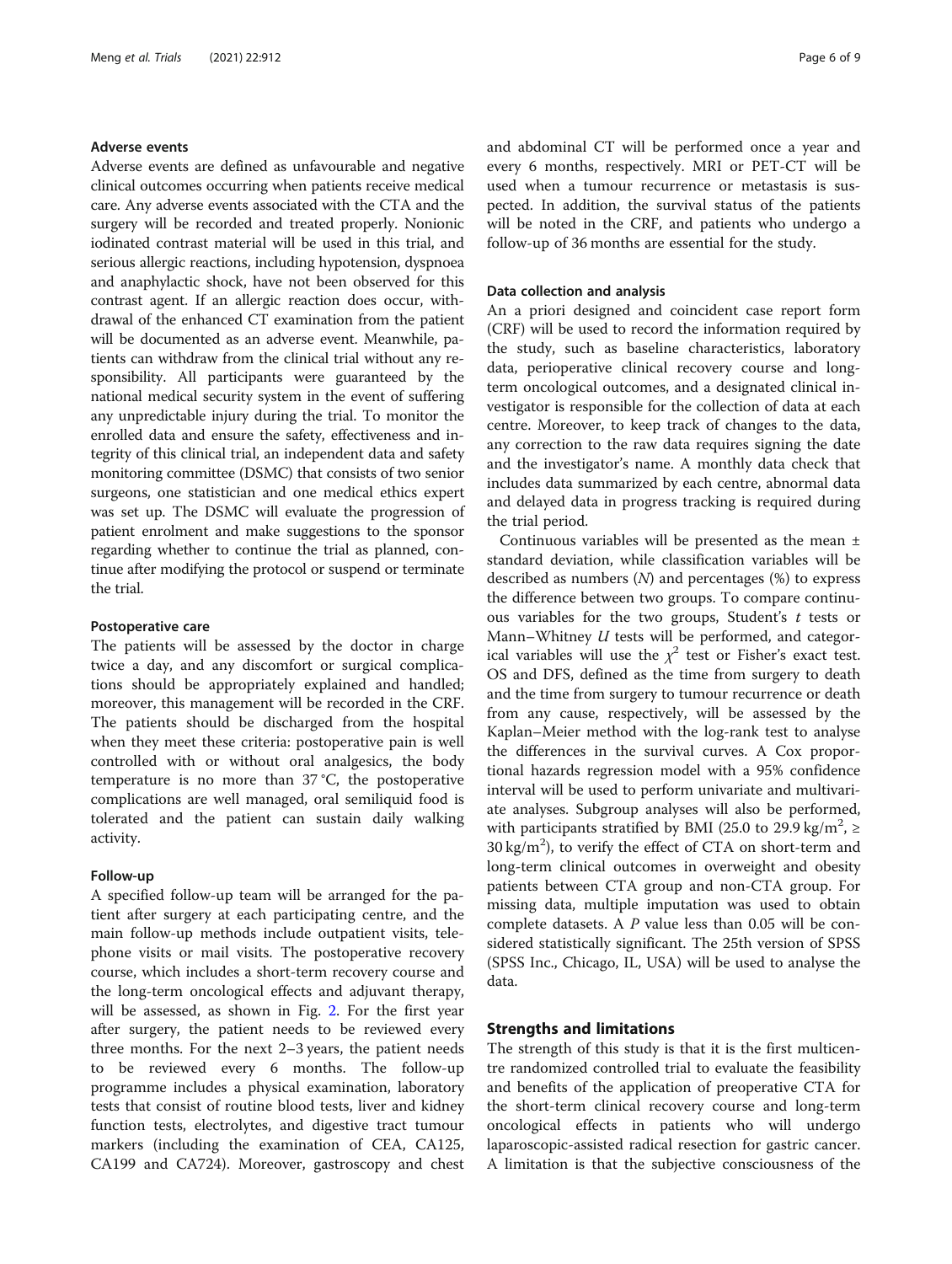<span id="page-6-0"></span>

|                            | STUDY PERIOD   |                |                            |                |                       |                    |                       |                    |                    |                    |                |                    |
|----------------------------|----------------|----------------|----------------------------|----------------|-----------------------|--------------------|-----------------------|--------------------|--------------------|--------------------|----------------|--------------------|
|                            | Enrolment      | perioperative  | Chemotherapy<br>1-8 circle | Follow-up      |                       |                    |                       |                    |                    |                    |                |                    |
| TIMEPOIT*                  | $-1$           | $\overline{0}$ | $\mathbf{1}$               | $\overline{2}$ | 3                     | $\overline{4}$     | 5                     | $6\phantom{1}6$    | $\overline{7}$     | 8                  | $\overline{9}$ | 10                 |
| <b>ENROLMENT</b>           |                |                |                            |                |                       |                    |                       |                    |                    |                    |                |                    |
| Inclusion/exclusion screen | $\pmb{\times}$ |                |                            |                |                       |                    |                       |                    |                    |                    |                |                    |
| Informed consent           | $\pmb{\times}$ |                |                            |                |                       |                    |                       |                    |                    |                    |                |                    |
| Demographic                | $\pmb{\times}$ |                |                            |                |                       |                    |                       |                    |                    |                    |                |                    |
| Allocation                 | $\pmb{\times}$ |                |                            |                |                       |                    |                       |                    |                    |                    |                |                    |
| <b>INTERVENTIONS</b>       |                |                |                            |                |                       |                    |                       |                    |                    |                    |                |                    |
| CTA intervention           |                | $\pmb{\times}$ |                            |                |                       |                    |                       |                    |                    |                    |                |                    |
| Non-CTA intervention       |                | $\pmb{\times}$ |                            |                |                       |                    |                       |                    |                    |                    |                |                    |
| ASSESSMENTS:               |                |                |                            |                |                       |                    |                       |                    |                    |                    |                |                    |
| Health checkup             | $\pmb{\times}$ | $\pmb{\times}$ |                            | $\pmb{\times}$ | $\boldsymbol{\times}$ | $\pmb{\times}$     | $\boldsymbol{\times}$ | $\pmb{\times}$     | $\mathbf{x}$       | $\bar{\mathbf{x}}$ | $\pmb{\times}$ | $\bar{\mathbf{x}}$ |
| Blood examination          | $\pmb{\times}$ | $\pmb{\times}$ |                            | $\pmb{\times}$ | $\pmb{\times}$        | $\pmb{\times}$     | $\pmb{\times}$        | $\pmb{\times}$     | $\mathbf{x}$       | $\pmb{\times}$     | $\pmb{\times}$ | $\pmb{\times}$     |
| Image material             | $\pmb{\times}$ |                |                            | $\pmb{\times}$ | $\pmb{\times}$        | $\pmb{\times}$     | $\pmb{\times}$        | $\pmb{\times}$     | $\pmb{\times}$     | ×                  | $\pmb{\times}$ | $\pmb{\times}$     |
| Gastroscopy                | $\pmb{\times}$ |                |                            |                |                       | $\pmb{\times}$     |                       | $\pmb{\times}$     |                    | $\pmb{\times}$     |                | $\pmb{\times}$     |
| Operation record           |                | $\pmb{\times}$ |                            |                |                       |                    |                       |                    |                    |                    |                |                    |
| Pathological report        |                | $\pmb{\times}$ |                            |                |                       |                    |                       |                    |                    |                    |                |                    |
| Postoperative<br>recovery  |                | $\pmb{\times}$ |                            |                |                       |                    |                       |                    |                    |                    |                |                    |
| course                     |                |                |                            |                |                       |                    |                       |                    |                    |                    |                |                    |
| Adverse event              |                | $\pmb{\times}$ | $\pmb{\times}$             |                |                       |                    |                       |                    |                    |                    |                |                    |
| Chemotherapy               |                |                | $\boldsymbol{\times}$      |                |                       |                    |                       |                    |                    |                    |                |                    |
| Tumor assessment           |                |                | $\pmb{\times}$             | $\pmb{\times}$ | $\bar{\mathbf{x}}$    | $\pmb{\times}$     | $\pmb{\times}$        | $\pmb{\times}$     | $\bar{\mathbf{x}}$ | $\pmb{\times}$     | $\pmb{\times}$ | $\bar{\mathbf{x}}$ |
| Follow-up information      |                |                |                            | $\pmb{\times}$ | $\bar{\mathbf{x}}$    | $\bar{\mathbf{x}}$ | $\pmb{\times}$        | $\bar{\mathbf{x}}$ | $\bar{\mathbf{x}}$ | $\pmb{\times}$     | $\pmb{\times}$ | $\pmb{\times}$     |

Fig. 2 The items of enrolment, interventions and assessments in the flowchart. The symbol of × represent that the program needs to b 2 weeks before operation; 0, perioperation; 1, postoperative adjuvant chemotherapy time; follow-up 2~10 refers to time points that listed in the following: 2, 1 months after surgery; 3, 3 months after surgery; 4, 6 months after surgery; 5, 9 months after surgery; 6, 12 months after surgery; 7, 18 months after surgery; 8, 24 months after surgery; 9, 30 months after surgery; 10, 36 months after surgery

surgeon may lead to deviations in the results because this is an open-label trial.

# **Discussion**

Minimally invasive surgery, such as laparoscopic and robotic techniques, has gained great popularity due to its minimal trauma in the treatment of gastric cancer in recent decades [\[3](#page-8-0), [19](#page-8-0)–[21\]](#page-8-0). However, laparoscopic surgery lacks three-dimensional anatomical vision and distinguishes the relationship between intra-abdominal organs and vessels in spatial conformation compared with open surgery. Meanwhile, the local magnifying effect of laparoscopy makes it easy for the surgeon to lose their overall judgement of the adjacent relationship of perigastric tissues, and it is difficult to dissect the celiac artery and its branches accurately.

CT angiography (CTA), which is noninvasive and easy to perform, is a combination of CT enhancement technology and thin-layer, large-scale, fast scanning technology [[22\]](#page-8-0). It can clearly show the details of blood vessels in all parts of the body through reasonable postprocessing of reconstruction. It is of great value for vascular variations and vascular diseases and displays the relationship between lesions and vessels [[14,](#page-8-0) [23](#page-8-0)]. Through this technology, we can clearly understand the anatomical conditions of gastric blood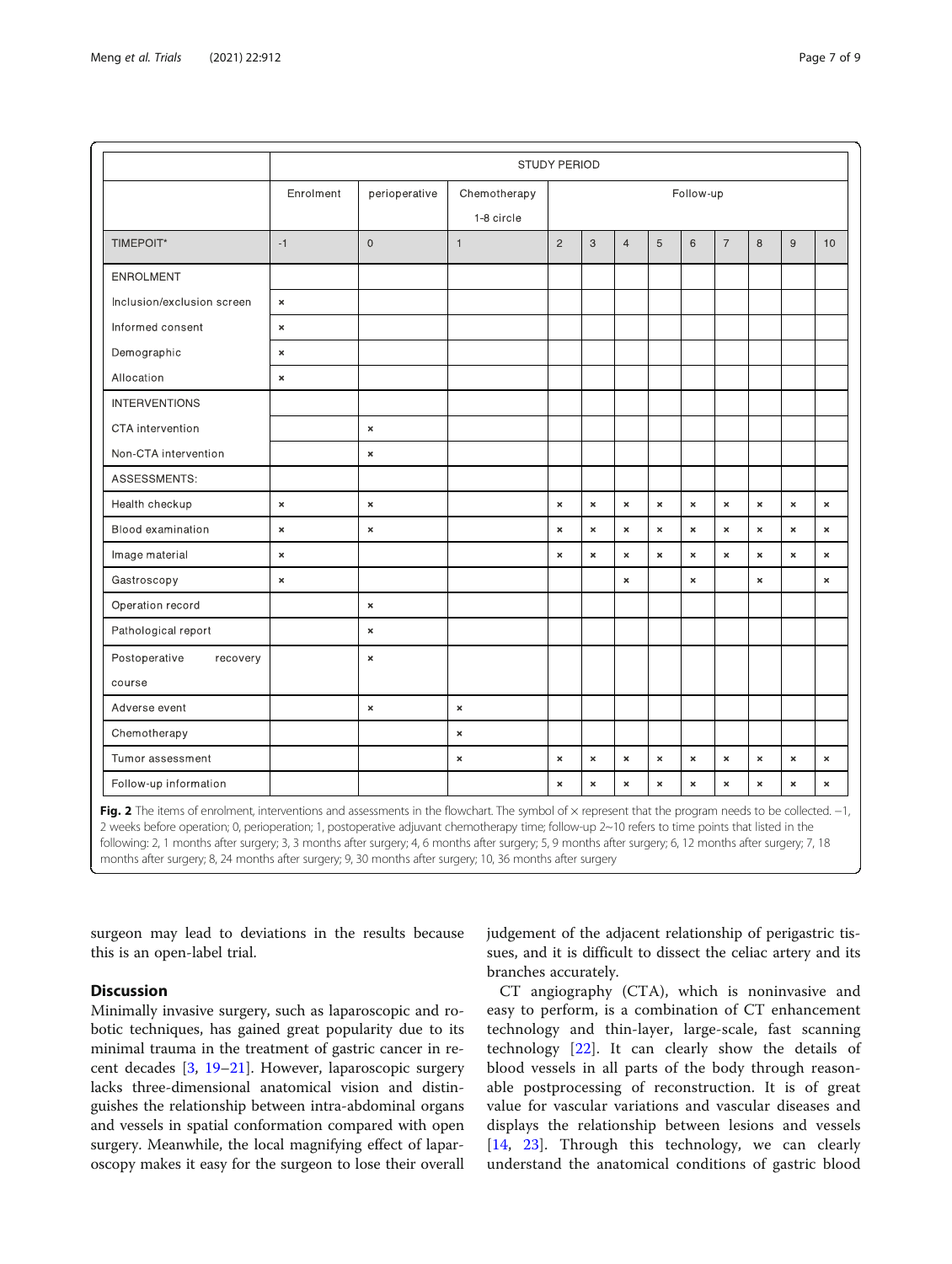<span id="page-7-0"></span>vessels and related blood vessels and provide better and more detailed lesion information for planning gastric cancer surgery.

The possibility of unanticipated bleeding may be increased in the process of lymph node dissection among obese patients underwent laparoscopic or robotic gastrectomy. However, under the application of CTA, unpredictable perigastric artery damage and intraoperative bleeding, especially for the celiac trunk and its three major branches (left gastric artery, splenic artery and common hepatic artery), could be reduced during lymph node dissection with perigastric arteries navigation. Natsume et al. demonstrated that the visualization of the precise anatomy around the gastric with the application of dual-phase 3D CT is useful and essential modality, which may contribute to assist surgeons to reduce the intraoperative blood loss during laparoscopic gastrectomy [\[24](#page-8-0)]. Shen et al., who proposed a novel perigastric arteries classification, showed that compared with patients with non-high risk type vascular variation, patients with high risk type vascular variation have a high incidence of potential intraoperative vascular injury during laparoscopic radical gastrectomy [\[15\]](#page-8-0).

Some related literatures have confirmed that the utility of CTA before laparoscopic gastrectomy can improve shortterm clinical recovery course and play a vital role in guiding laparoscopic gastric cancer surgery [\[13,](#page-8-0) [15,](#page-8-0) [25](#page-8-0)]. Although the application of CTA was examined in our study only for the determination of perigastric artery anatomy or its variation in patient being received laparoscopic gastrectomy, depiction of visceral anatomy is also beneficial for the patient who undergoes pancreatic, hepatobiliary and liver transplantation surgery. Corinne et al. revealed that the CTA can be used to classify both normal anatomy and rare variation of celiac and haptic artery, which is essential for the surgical management for the patients with pancreatic and hepatobiliary malignancies [\[26\]](#page-8-0). Saylisoy et al. reported that multislice CT angiography can provide the detailed information of hepatic artery structure of candidates prior to the liver transplantation, leading into the possibility of decreasing the difficulty of surgery, reducing the incidence of contraindications and enhancing the chance of successful technical performance [\[27\]](#page-8-0).

Overall, the application of CTA before surgery can provide information on the variation of perigastric vessels, contribute to the development of a surgical formula in advance and guide lymph node dissection. It is expected that the results of this trial can provide evidence and have clinical value for the application of CTA in laparoscopic gastrectomy, which is consistent with precise surgery.

# Trial status

Patient recruitment is still ongoing and the trial is still in the stage of collecting data at each participating site. To

better execute this trial and ensure the safety of the patients, the study protocol was modified to version 1.3.

#### Abbreviations

BMI: Body mass index; CT: Computed tomography; CTA: CT angiography; MRI: Magnetic resonance imaging; PET-CT: Positron emission tomography CT: CRF: Case report form; OS: Overall survival; DFS: Disease-free survival

#### Supplementary Information

The online version contains supplementary material available at [https://doi.](https://doi.org/10.1186/s13063-021-05887-1) [org/10.1186/s13063-021-05887-1.](https://doi.org/10.1186/s13063-021-05887-1)

Additional file 1. Standard Protocol Items: Recommendations for Interventional Trials (SPIRIT) 2013 checklist.

#### Acknowledgements

We thank Professor Qinglian Ji from the Department of Radiology of Affiliated Hospital of Qingdao University and Professor Dongfeng Zhang from school of public medicine of Qingdao University for their practical suggestions on the modification of the research protocol.

#### Confidentiality

All study related information will be stored securely and independently at the study site. All participant information will be stored in a locked cabinet with restricted access area. All reports, data collection, processes and management forms will be coded with ID numbers at each study centre for the purpose of protecting the privacy of participants. The research information of participants can only be released outside the research with the written permission of the participants

#### Authors' contributions

YZ, SC and CM designed the study. CM, SC and YZ drafted the manuscript and modified the study protocol. YZ, LL, QH, LX, HW, SH and CM contributed to the study coordination. HZ, XL, ZL, GL, ZJ, QW and CM made substantial contributions to the patient recruitment. YZ, LL and QH contributed to obtaining the funding and supervision. All authors have read and approved the version to be published and have agreed to be responsible for all aspects of the work. All authors have agreed both to be personally accountable for the author's own contributions and to ensure that questions related to the accuracy or integrity of any part of the work, even ones in which the author was not personally involved, are appropriately investigated, resolved, and the resolution documented in the literature. All authors have read and approved the latest version of manuscript to be published.

#### Funding

The present trial is supported by Major Scientific and Technological Innovation Projects in Shandong Province (2019JZZ010104). The funding is not involved in the aspects of trial design, date collection and analysis and manuscript writing.

#### Availability of data and materials

The final datasets that are collected and analysed by this clinical trial will be obtained from DSMC after the publication of this trial.

#### Declarations

#### Ethics approval and consent to participate

The study was approved by the ethics committee of the Affiliated Hospital of Qingdao University (QYFYKYLL 791311920) and will be performed to coincide with the principles of the Declaration of Helsinki and Good Clinical Practice guidelines. The written informed consent was obtained before the enrolment of patients. This study has already been registered at the [ClinicalTrials.gov](http://clinicaltrials.gov): NCT04636099, November 15, 2020.

#### Consent for publication

Not applicable

#### Competing interests

The authors declare that there are no conflicts of interest among each other.